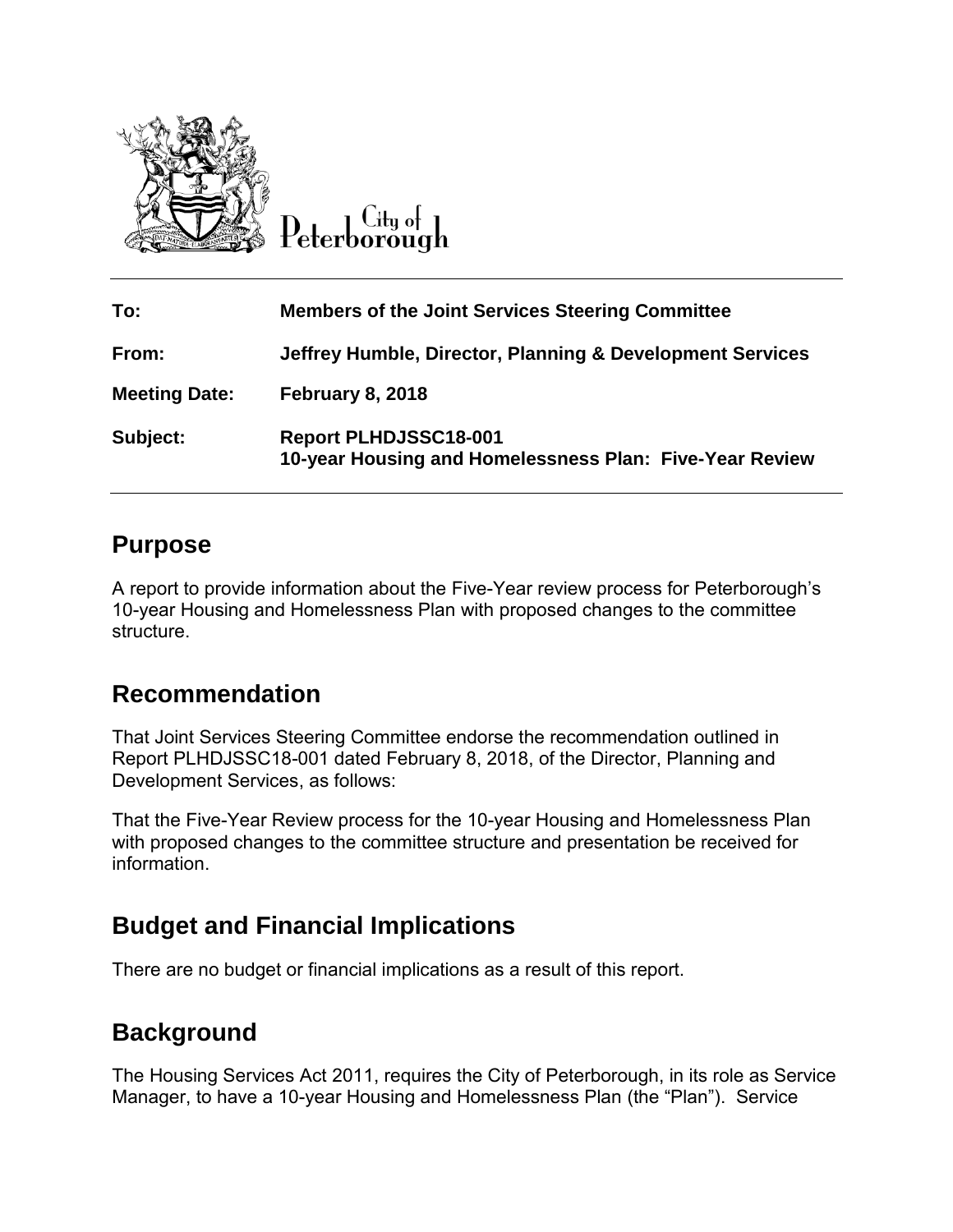Managers are also required to review and update their plans at least once every five years. Service Manager Housing and Homelessness Plans must address matters of provincial interest and be consistent with policy statements issued under the Housing Services Act.

### **Provincial Priorities**

Following the update to the provincial Long-Term Affordable Housing Strategy in 2016, the Ministry of Housing released a Policy Statement on Service Manager Housing and Homelessness Plans. This directed Service Managers to align their Housing and Homelessness Plans with updated provincial priorities. The mandatory Five-Year Review (the "Review") of Housing and Homelessness Plans must reflect the following provincial priorities:

- Having a system for engagement and outcomes measurement,
- Having a goal to end homelessness using a Housing First philosophy,
- Ensuring systems coordination across human services, including with Local Health Integration Networks
- Engagement, coordination and collaboration with indigenous peoples, organizations and communities, and
- A commitment to people-centred service that is inclusive, culturally appropriate and responds to a broad range of community needs, including those of youth, seniors, people with disabilities, people who have mental health needs and addictions, and victims of domestic violence.

### **Timeline and Provincial Guidelines**

Municipal elections in 2018 will put time constraints on local Councils. The Ministry of Housing (the Ministry) recognizes these limitations and has provided clarification that Five-Year Reviews must be initiated by January 1, 2019. The Ministry has also committed to providing a "Guide for Five-Year Review" in January 2018. As of the deadline for this report, this guiding document had not been received.

The deadline for completion of Reviews has not yet been communicated to Service Managers. Staff are prepared to have the bulk of the Review completed in 2018. Timelines and direction from the Ministry will be incorporated into staff planning tools when they are received.

## **Policy Context**

The Five-Year Review of Housing and Homelessness Plans will occur within a broader context of political and policy shifts at municipal, provincial and federal levels. For the City and County, the Consolidated Municipal Service Manager agreement is up for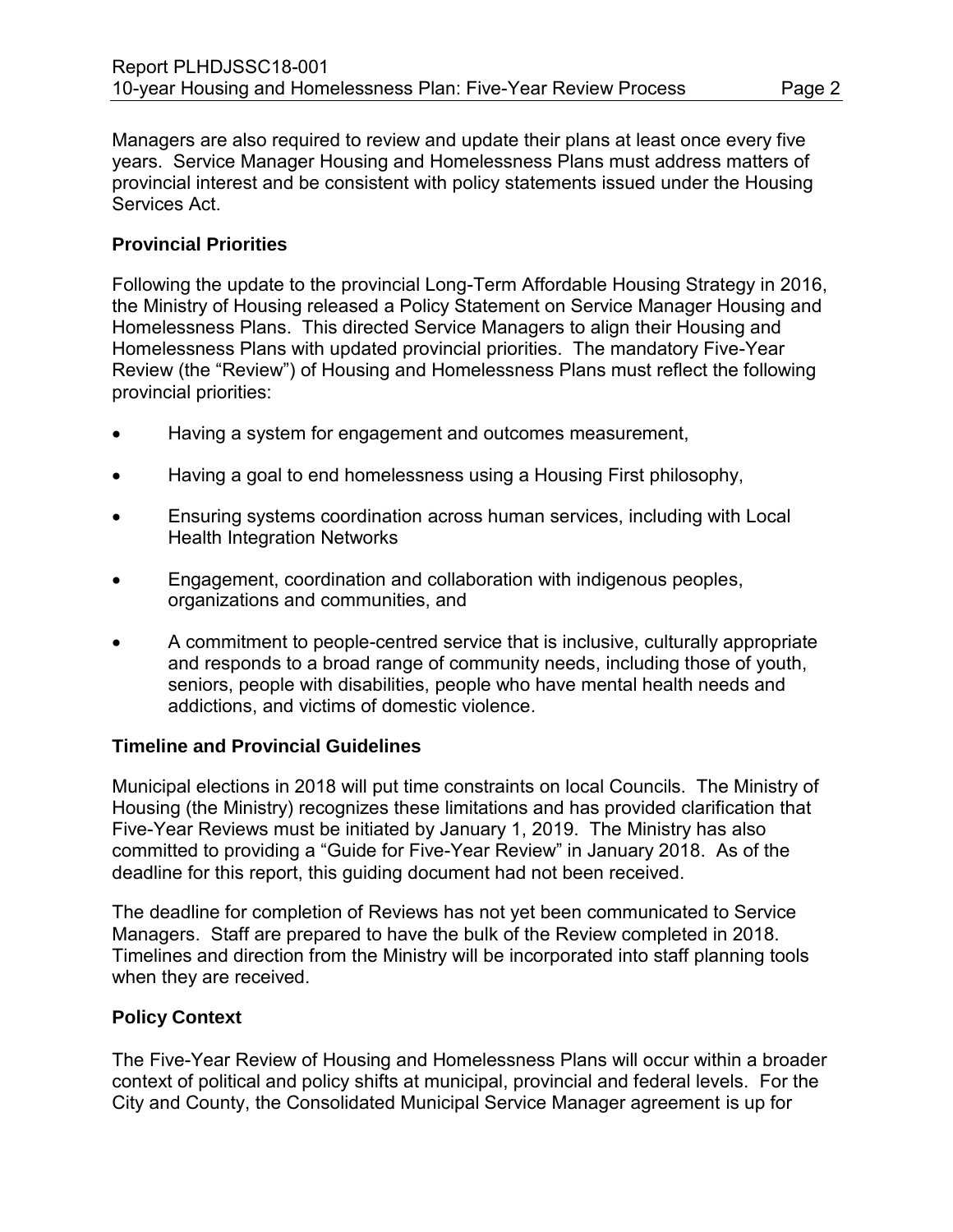renewal in 2018. At the provincial level, significant changes are proposed for the delivery of both social assistance and social housing, but it is unclear how much change will occur before the writ is dropped for the provincial election. At the federal level, the National Housing Strategy released in 2016 promises reinvestment in social housing and investment in housing assistance for low-income households across Canada. How these programs will be funded and delivered is being negotiated by the province and the federal government.

Other planning processes are also underway at the municipal level – reviews of both City and County Official Plans as well as the development of the Peterborough Community Wellbeing Plan. These are potential opportunities to get input about housing and homelessness at broader community consultations, and to strengthen the connections between planning processes.

### **Plan for the Five-Year Review**

The Five-Year Review is an update to the Plan – not a complete re-imagining of the Plan. As such, there are foundational elements that will not change as a result of the Review.

The vision statement for the Plan, that "we will eliminate long-term homelessness and ensure quality housing that all residents can afford by engaging those in need, enhancing community and partner involvement and leveraging resources from the community, the private sector and government" will remain the same. It has been a helpful touchstone over the past four years and is well-aligned with provincial priorities.

The 20 commitments in the Plan will be reviewed to understand what has been achieved, what is in progress, and what commitments need to be changed or updated. New outcome statements could be developed. Access to new local and provincial data sources are improving the ability to measure and understand outcomes in housing and homelessness work.

The Needs Assessment conducted in 2013 will not be replicated. New and existing data sources will be leveraged for the Review. New data sources include Peterborough's 2016 and 2018 Homelessness Enumerations, and data collected locally through the Service Prioritization Decision Assistance Tool (SPDAT). The SPDAT captures needs and vulnerabilities of clients using the homelessness system. In addition, existing program and system statistics that have been collected for the annual Progress Reports will be compiled for the Review.

Consultation for the Review is intended to reach community stakeholder groups that were under-represented in the development of the Plan, including, youth, indigenous peoples, people with disabilities and seniors. Targeted consultations with stakeholder individuals and groups who were consulted in the development of the Plan are also proposed.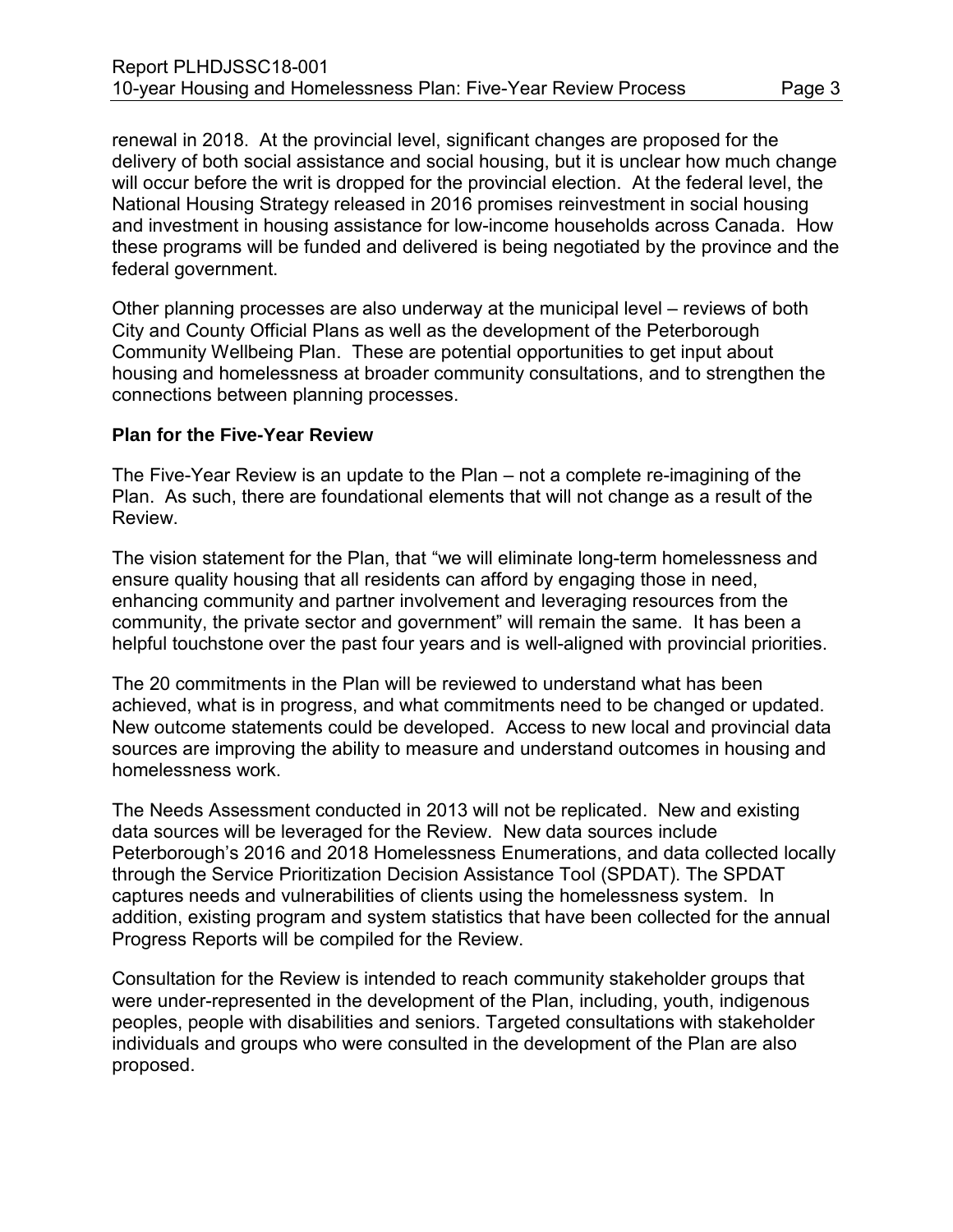### **Changes to Committees**

Changes to the housing and homelessness committee structure are proposed to better align the work of committees with the work in the Plan. This approach is similar to the committee structure that was developed to coordinate the Age-Friendly Plan. Appendix A is a draft schematic of the proposed committee structure.

Staff consulted with members of the Affordable Housing Action Committee (AHAC), the Homelessness Support Services Coordination Committee (HSSCC), and the internal Housing and Homelessness Plan Project Team. All three committees will be directly affected by these changes.

It is proposed that a new committee, the "Housing and Homelessness Advisory Committee" would be established to oversee the work of the Plan. Membership would include City and County Councillors, Chairs of the proposed working groups, and members from the former Project Team. In addition, it would include representation from people with lived experience and priority populations as identified in the Review.

The working groups are proposed to be aligned with the themes of the Plan. In keeping with the people-centred foundation of the Plan, one working group would have a mandate to collaborate on a coordinated system founded on people-centred principles. The focus areas for the other three working groups will be further developed through the review, but they are currently proposed to focus on:

- 1. Emergency responses to homelessness;
- 2. Ongoing housing subsidies and supports to prevent homelessness; and
- 3. Building affordable rental housing and homeownership (capital funding and down payment assistance).

In November 2016, AHAC voted to approve a motion to support a draft revised committee structure, based on the themes of the Plan. AHAC had their final meeting, and ceased its activities in December 2016. Former AHAC members will have an opportunity to participate in the Housing and Homelessness Advisory Committee and/or one of its working groups.

HSSCC will remain an active committee, with the goal of transitioning their committee structure into the proposed working groups. HSSCC has participated in preliminary discussions of the Review, and will continue to work with City staff through the transition.

Terms of Reference for the Housing and Homelessness Plan Advisory Committee and its working groups will be developed. Included in these terms will be requirements for representation from priority populations, and the ability to be responsive to emerging needs and opportunities through time-limited ad hoc project committees.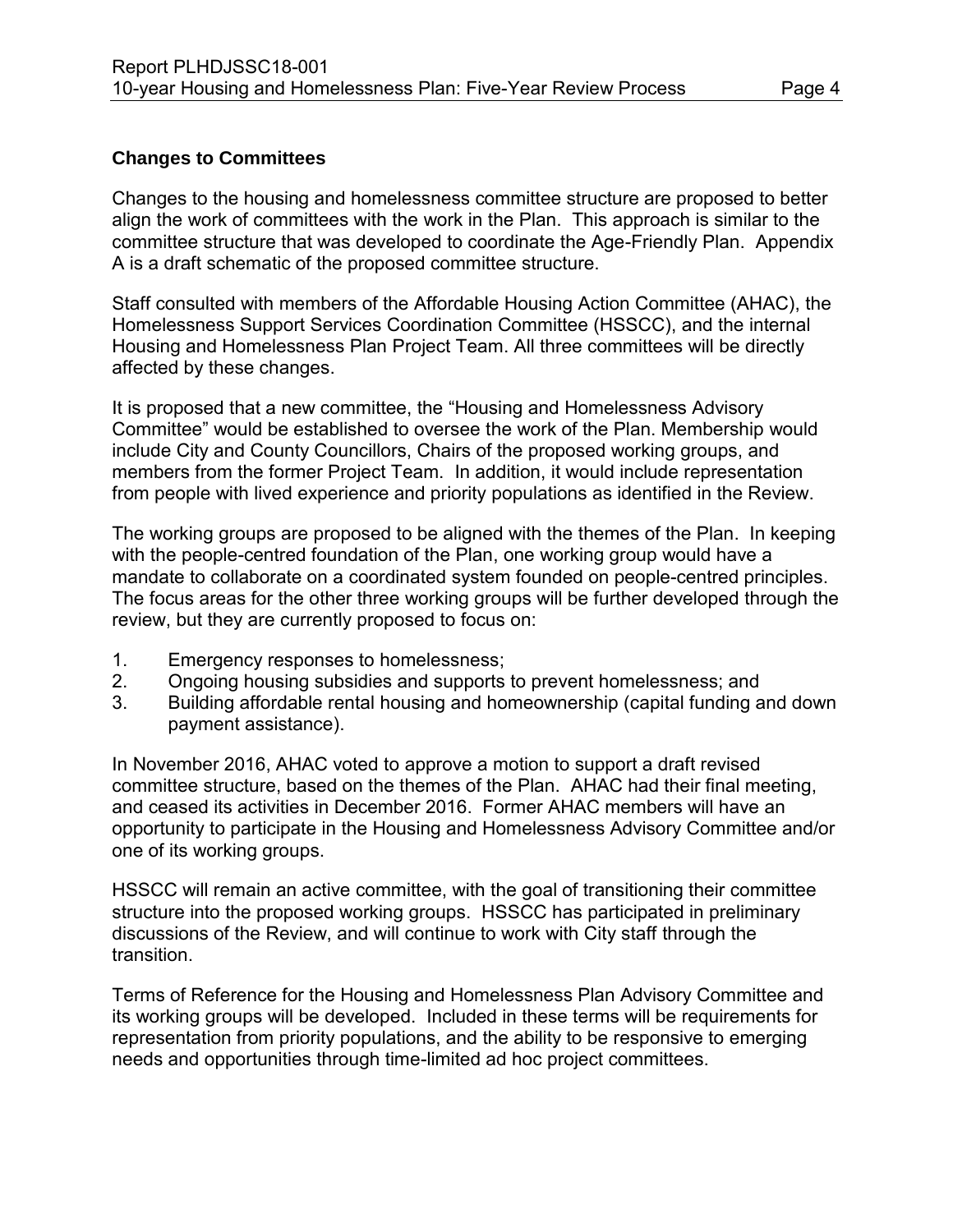It is proposed that the revised Terms of Reference for the Housing and Homeless Advisory Committee would replace Terms of Reference of AHAC that is currently contained in the Consolidated Municipal Service Manager Agreement between the City and County. This agreement is due to be renewed by December 31, 2018.

### **Progress Report 2017**

Significant staff resources will be dedicated to the Five-Year Review in 2018. As a transition year, it is proposed that the Progress Report for 2017 will look at the progress made to date, and be included in the Review as a summary of achievements.

# **Summary**

The Five-Year Review is a prescribed requirement under the Housing Services Act. It is also an important opportunity to re-establish priorities for helping vulnerable people in a changing sector, with more change on the horizon. An update report on the Review will be provided at a Joint Services Steering Committee meeting in September 2018.

Submitted by,

Jeffrey Humble, MCIP, RPP Director, Planning & Development Services

### **Contact Names:**

Rebecca Morgan Quin, Manager Housing Division Phone: 705-742-7777 Ext. 1501 Toll Free: 1-855-738-3755 Ext. 1501 Fax: 705-742-5218 E-Mail: [RMorgan-Quin@peterborough.ca](mailto:RMorgan-Quin@peterborough.ca)

Dorothy Olver, Program Manager, Homelessness and Addiction Services Social Services Division Phone: 705-748-8830 Ext. 3635 Toll Free: 1-855-738-3755 Ext. 3635 Fax: 705-876-4610 E-Mail: [DOlver@peterborough.ca](mailto:DOlver@peterborough.ca)

### **Attachment:**

Appendix A –Proposed Committee Structure to Support the Housing and Homelessness Plan